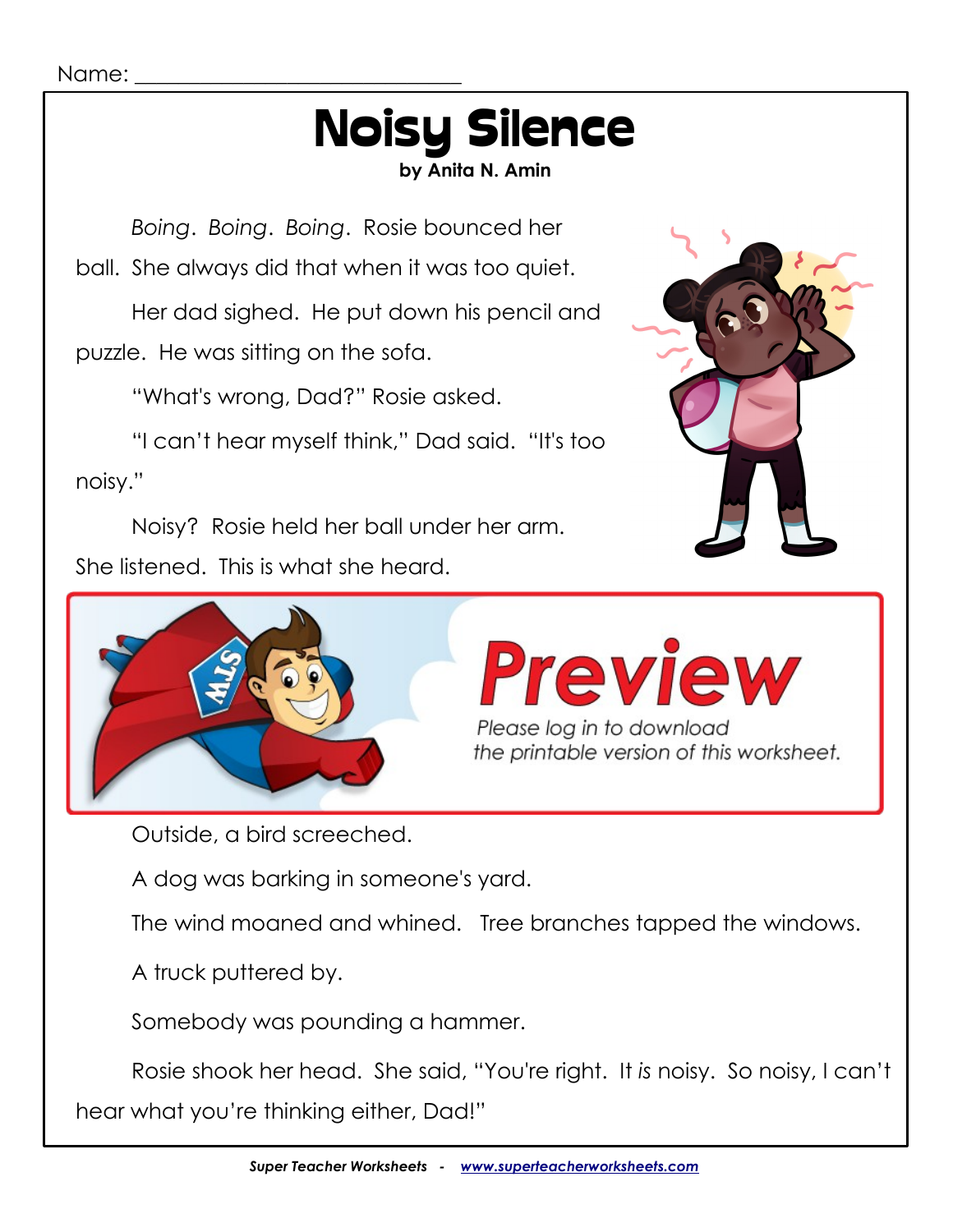#### Name:

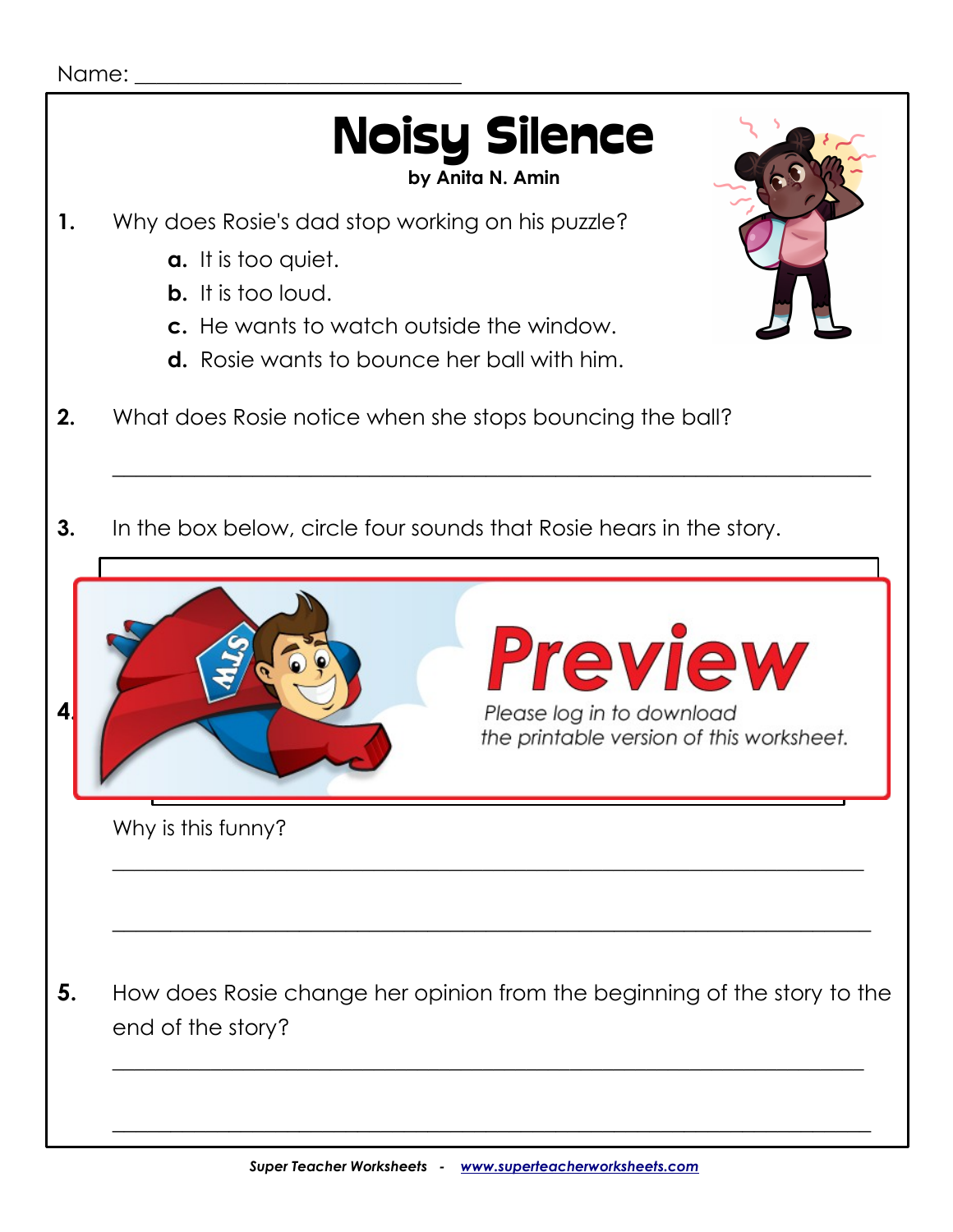Name:

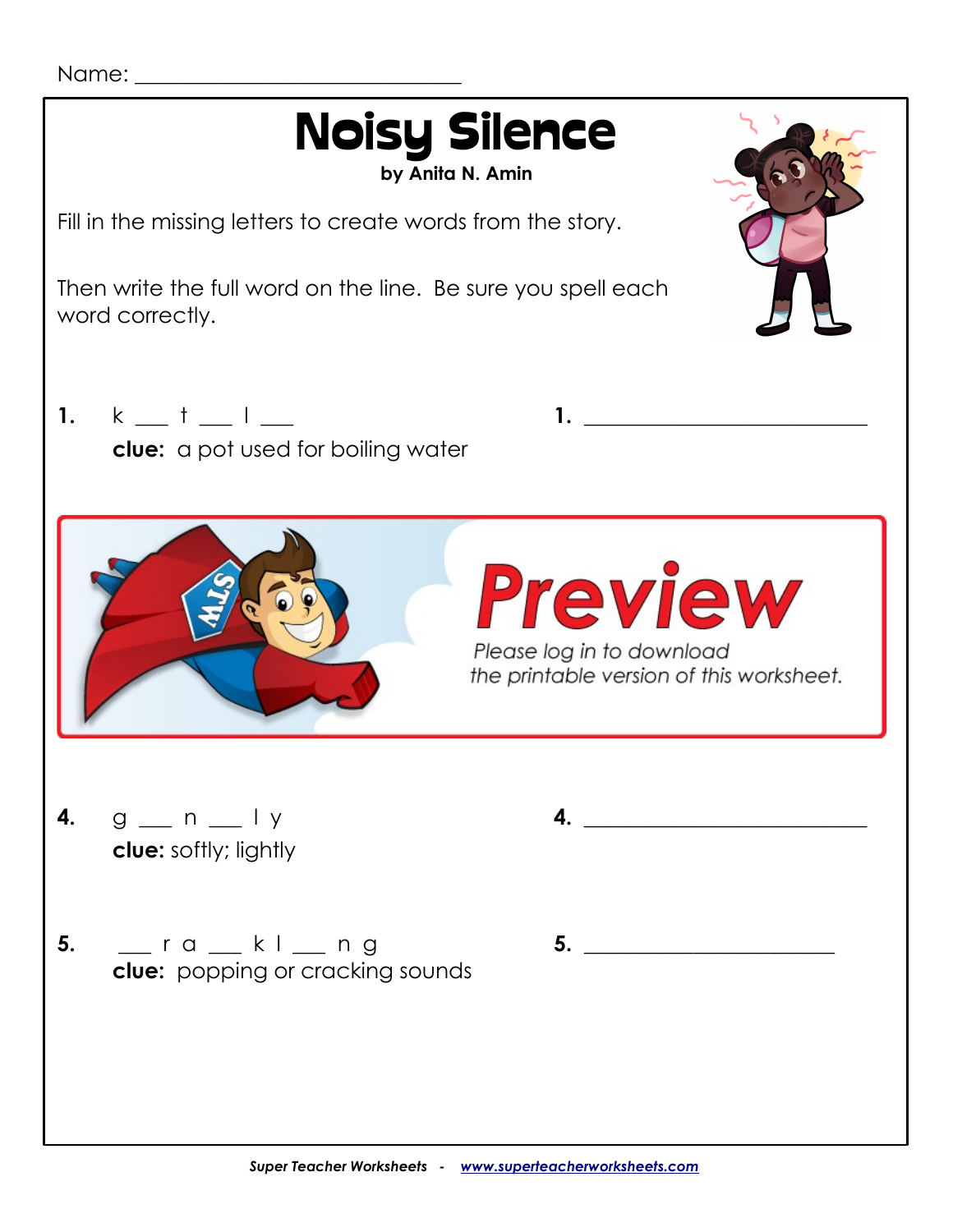

by Anita N. Amin

In the story, "Noisy Silence," Rosie discovers that there is lots of sound all around her if she listens carefully. On the lines below, write about some of the sounds you are hearing around you right now. Be sure to use complete sentences.

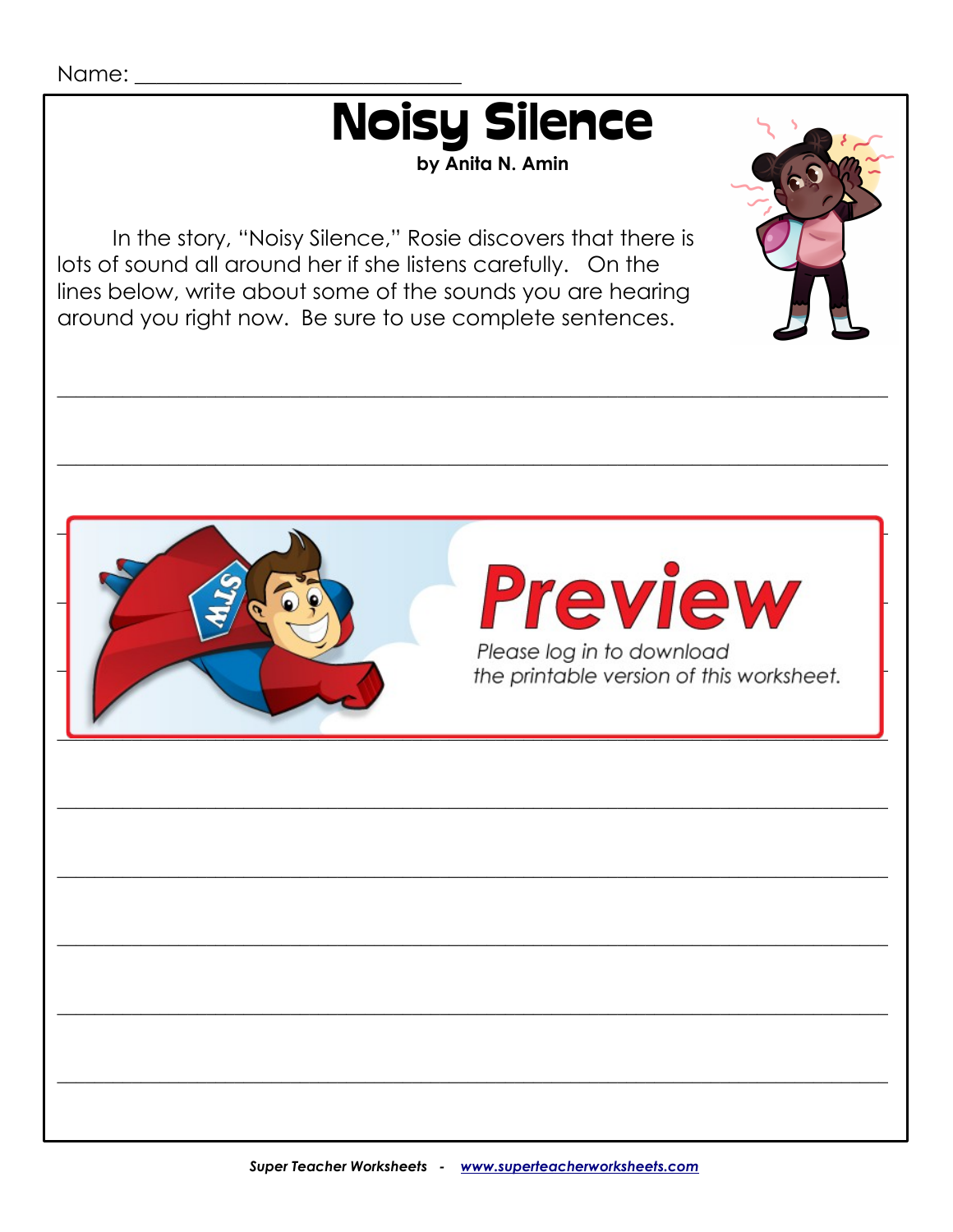### **ANSWER KEY**

# Noisy Silence

**by Anita N. Amin**

- **1.** Why does Rosie's dad stop working on his puzzle? **b.**
	- **a.** It is too quiet.

#### **b. It is too loud.**

- **c.** He wants to watch outside the window.
- **d.** Rosie wants to bounce her ball with him.

**2.** What does Rosie notice when she stops bouncing the ball?



**She notices many sounds occurring around her. 3.** In the box below, circle four sounds that Rosie hears in the story. Please log in to download the printable version of this worksheet. fire crackling ball bouncing floor crackling floor crackling floor creaking car between the creaking car between  $\mathcal{L}_\mathbf{r}$ **4.** Read Rosie's words at the end of the story. *"You're right. It is noisy. So noisy, I can't hear what you're thinking*  **This is funny because you can't hear someone's thoughts. 5.** How does Rosie change her opinion from the beginning of the story to the end of the story? **At the beginning, Rosie thinks it's too quiet. At the end,**

**she thinks it's noisy.**